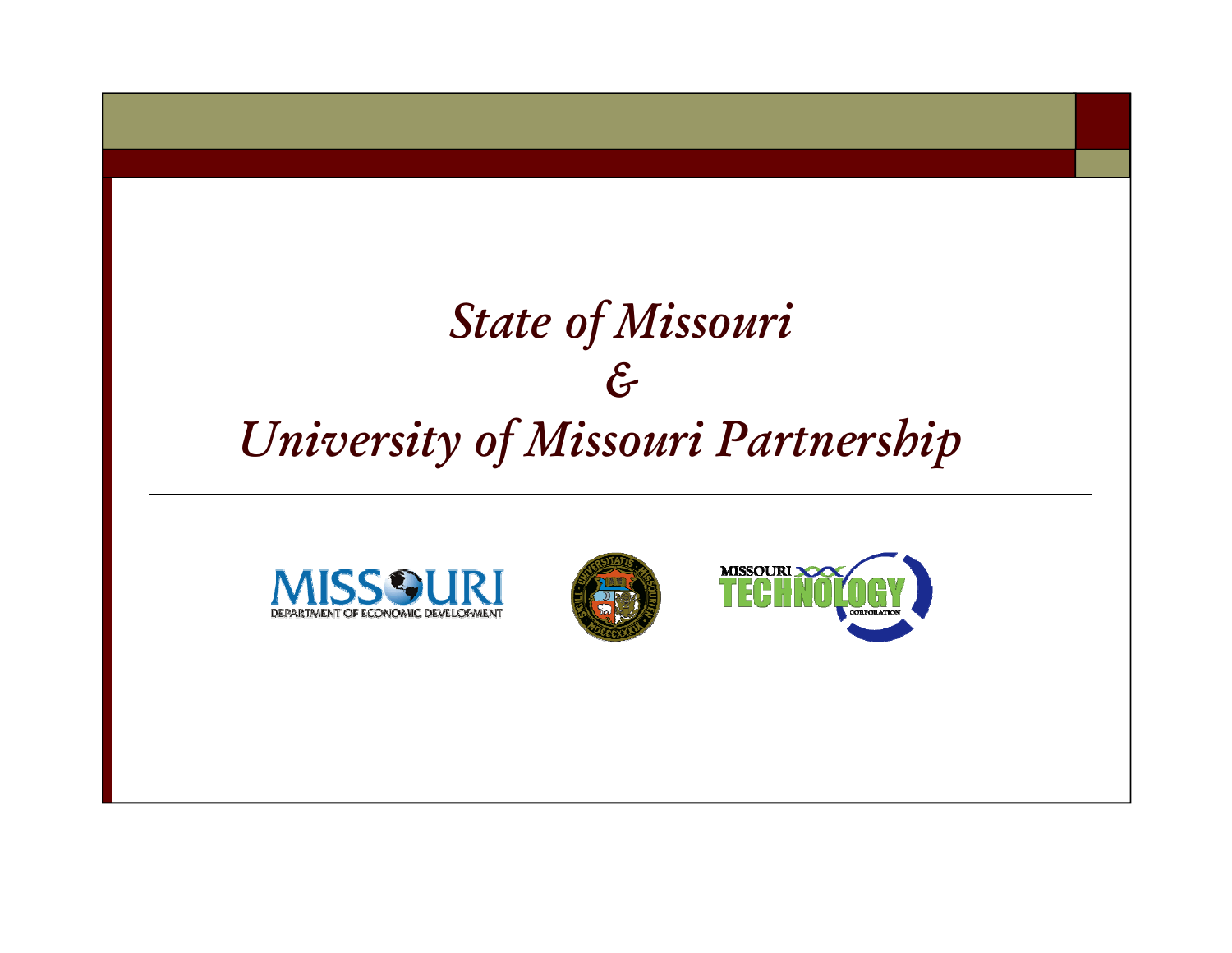*Economic Engine…*

## *"The University of Missouri ought to be the growth engine of the state in developing the economy."*

#### **-- UM President Gary Forsee**





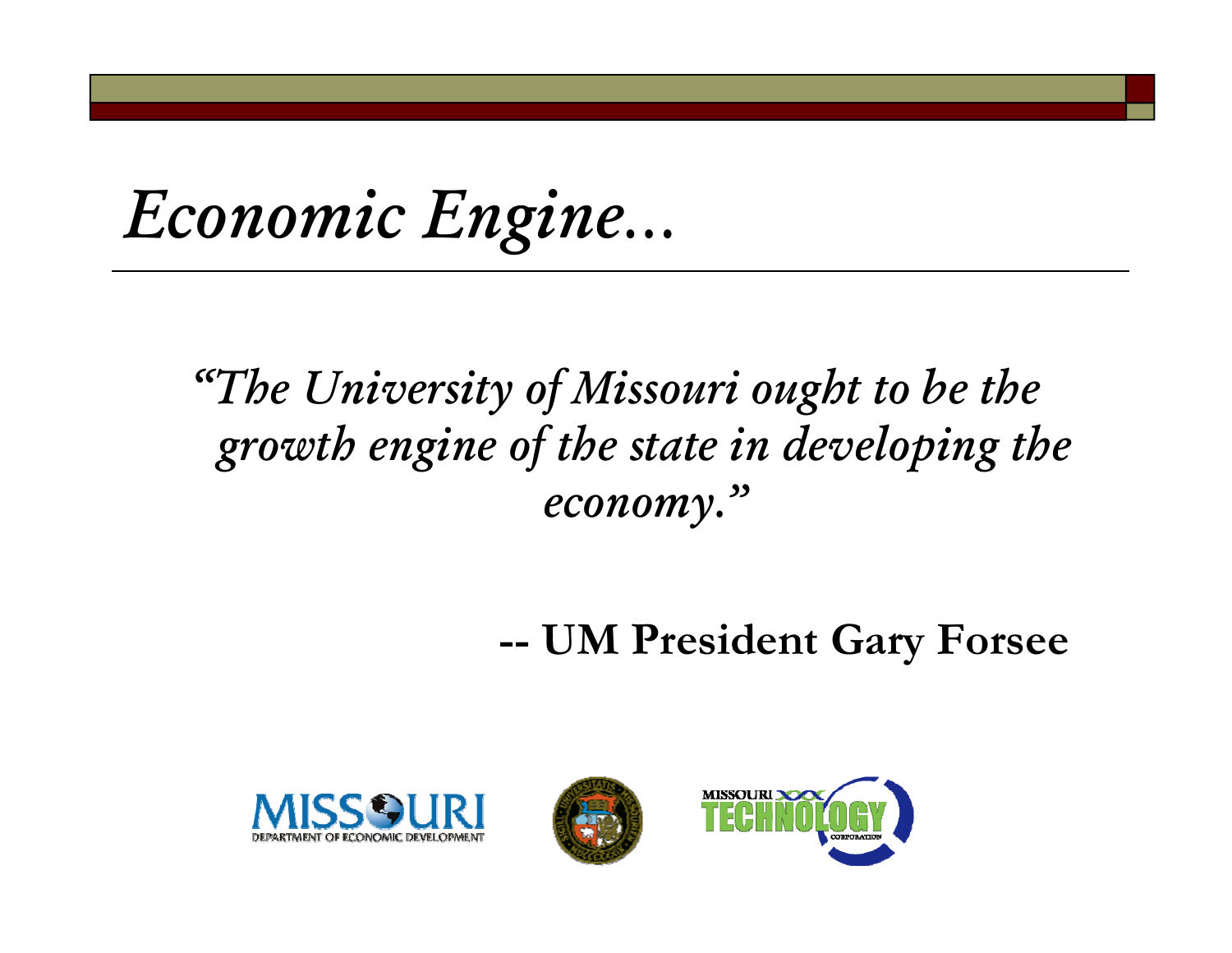## *Economic Development in the Past…*

- **Manufacturing industry – main source of job creation**
- $\Box$  *Current reality--***Missouri has lost 51 ,000 manufacturing jobs since 2000**





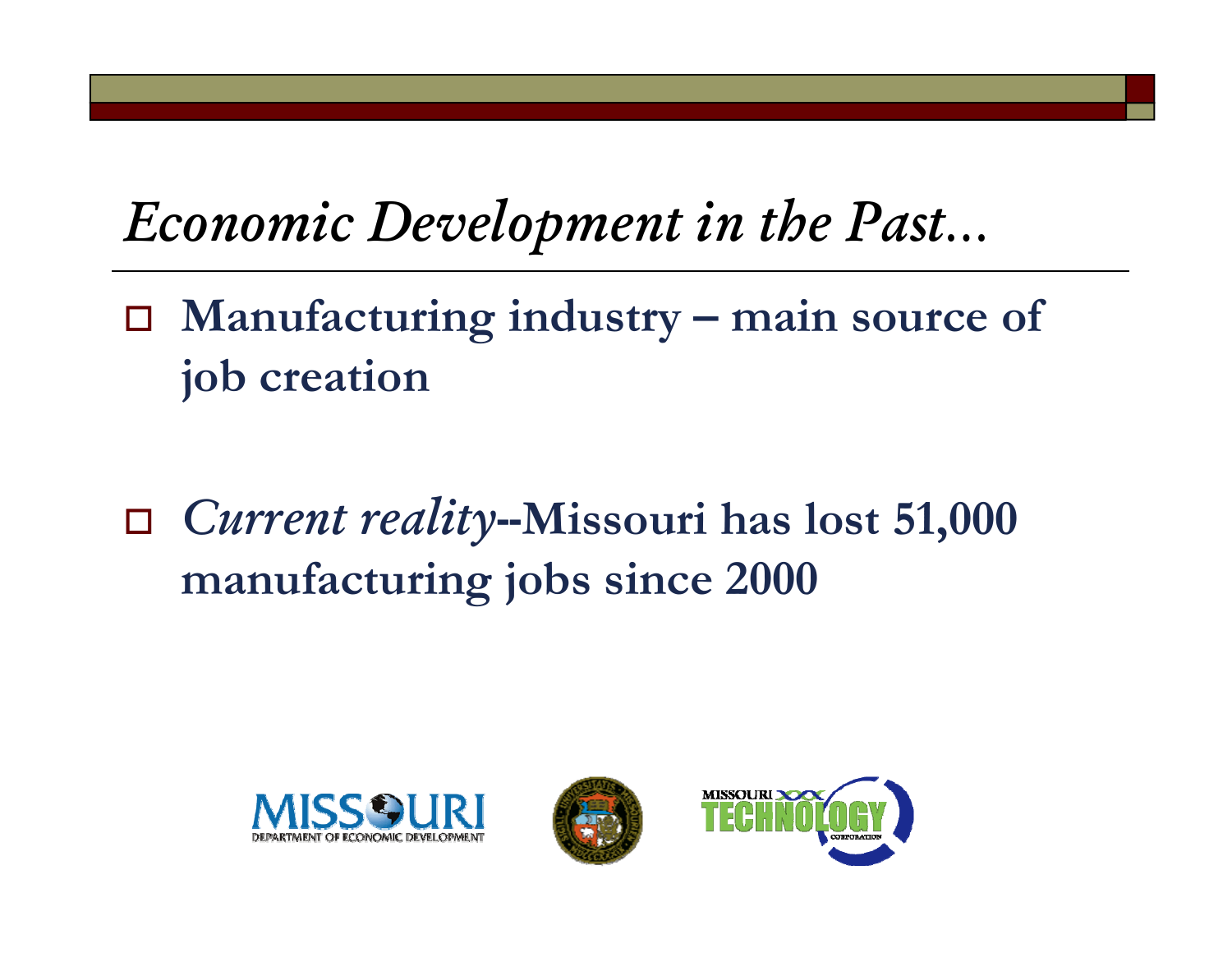*Next Economy…*

- $\Box$  $\Box$  U.S. economy has been undergoing a dramatic transformation
- $\Box$  $\Box$  Critical element in a technology-based economy is the strength of its research and development institutions
- $\Box$  $\Box$  Numerous studies have shown that technology oriented economies have major research universities interacting with a robust technology oriented private sector





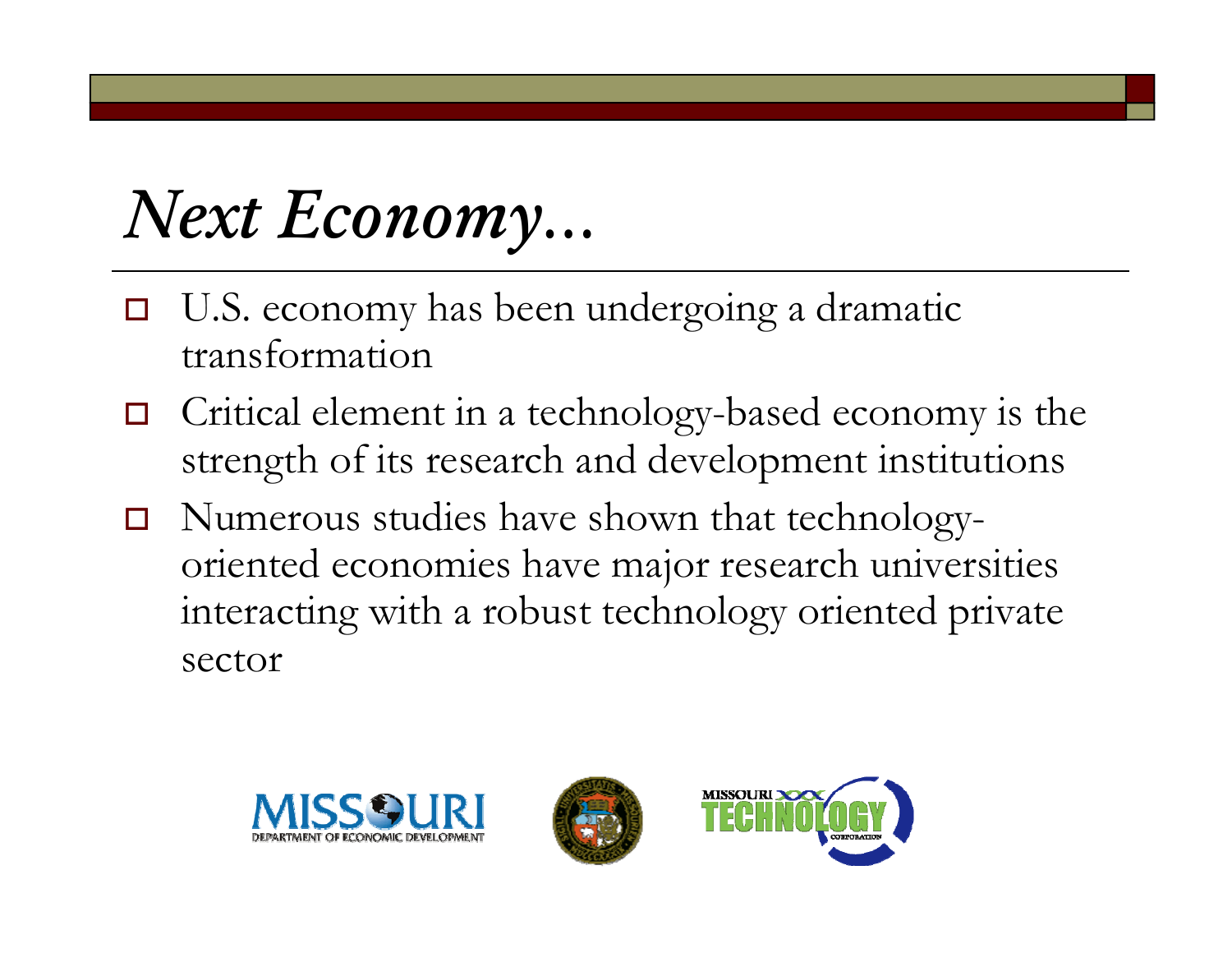*Next Economy…*

## **2030 Economic Development**

Higher education institutions to be key drivers of economic growth

 $\sum_{i=1}^{\infty}$ 

**Deal Flow**

**FacilitiesAccess to Capital Research & Technology Development Entrepreneurial Expertise Culture**

**Jobs**

**Increasing Average Income Need for GraduatesReduce brain drainAllows for increasing H.E. funds Diversified Economy Highly Trained Workforce**





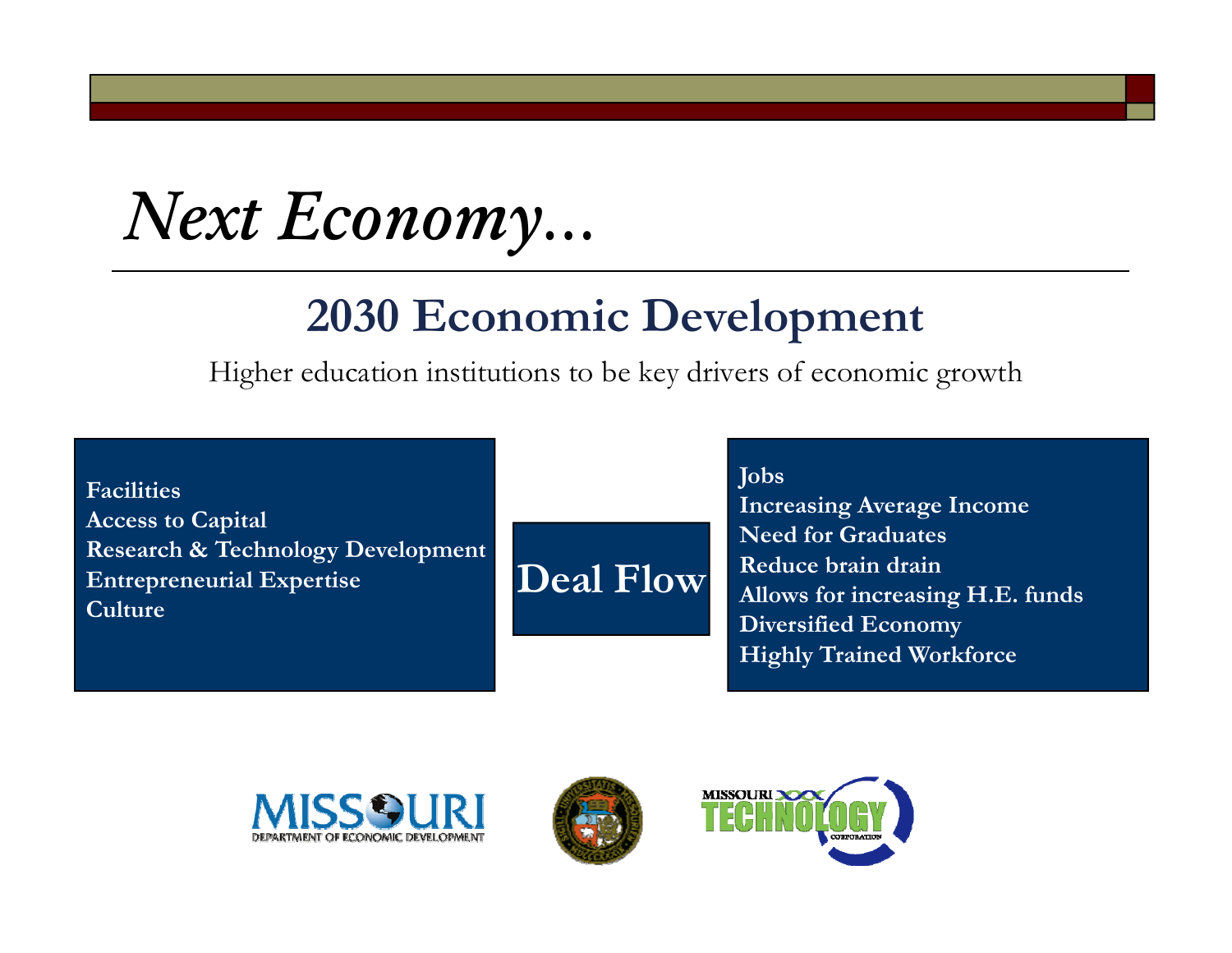# *What is Deal Flow…*

 **To accelerate investment activity and the growth of a self-sustaining entrepreneurial culture…**

## **--State Science & Technology Institute (SSTI)**





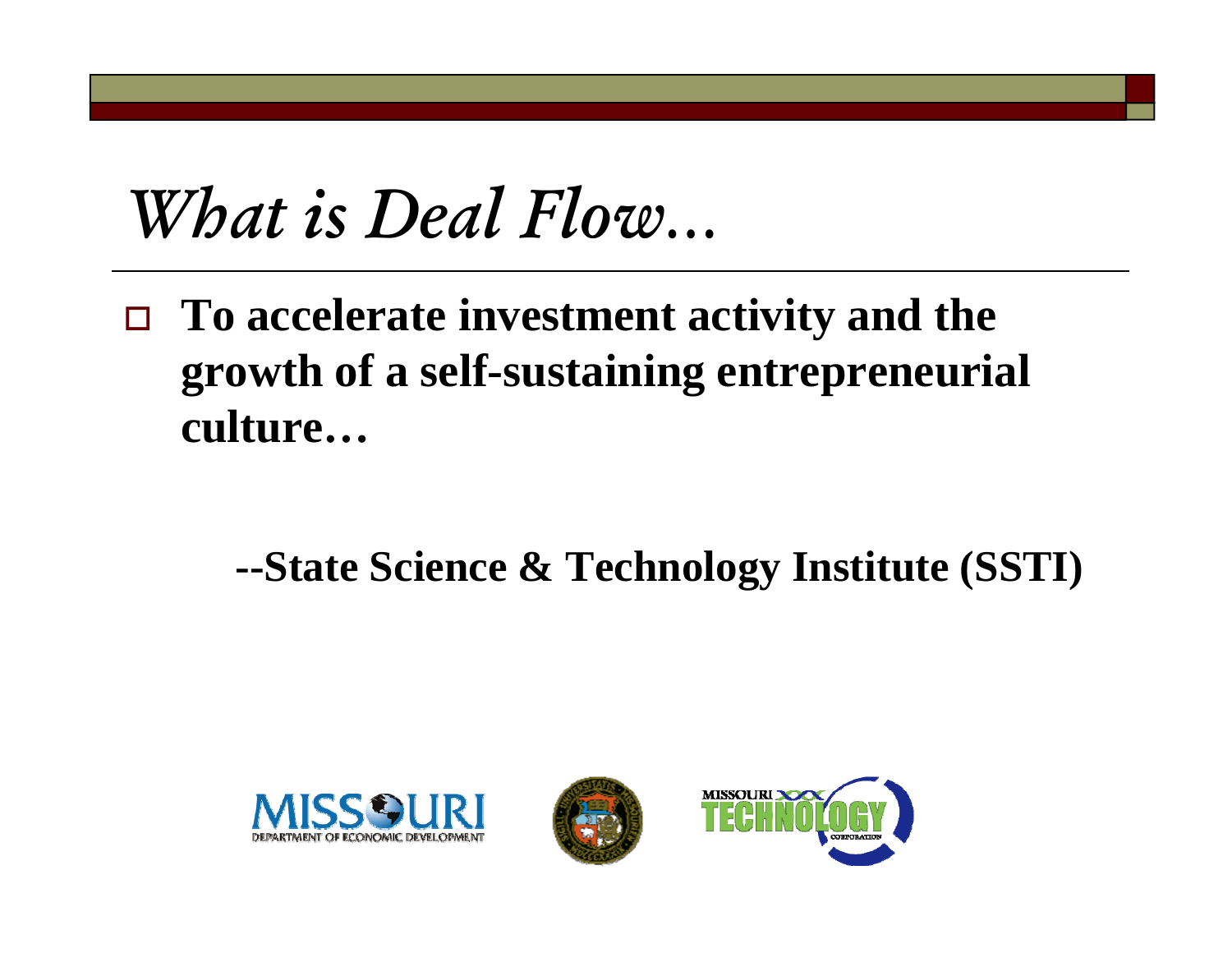*Culture is Key …*

- **Entrepreneurial Culture**
- **Social Culture**
- **University Culture**







**Charlotte**



**Austin**





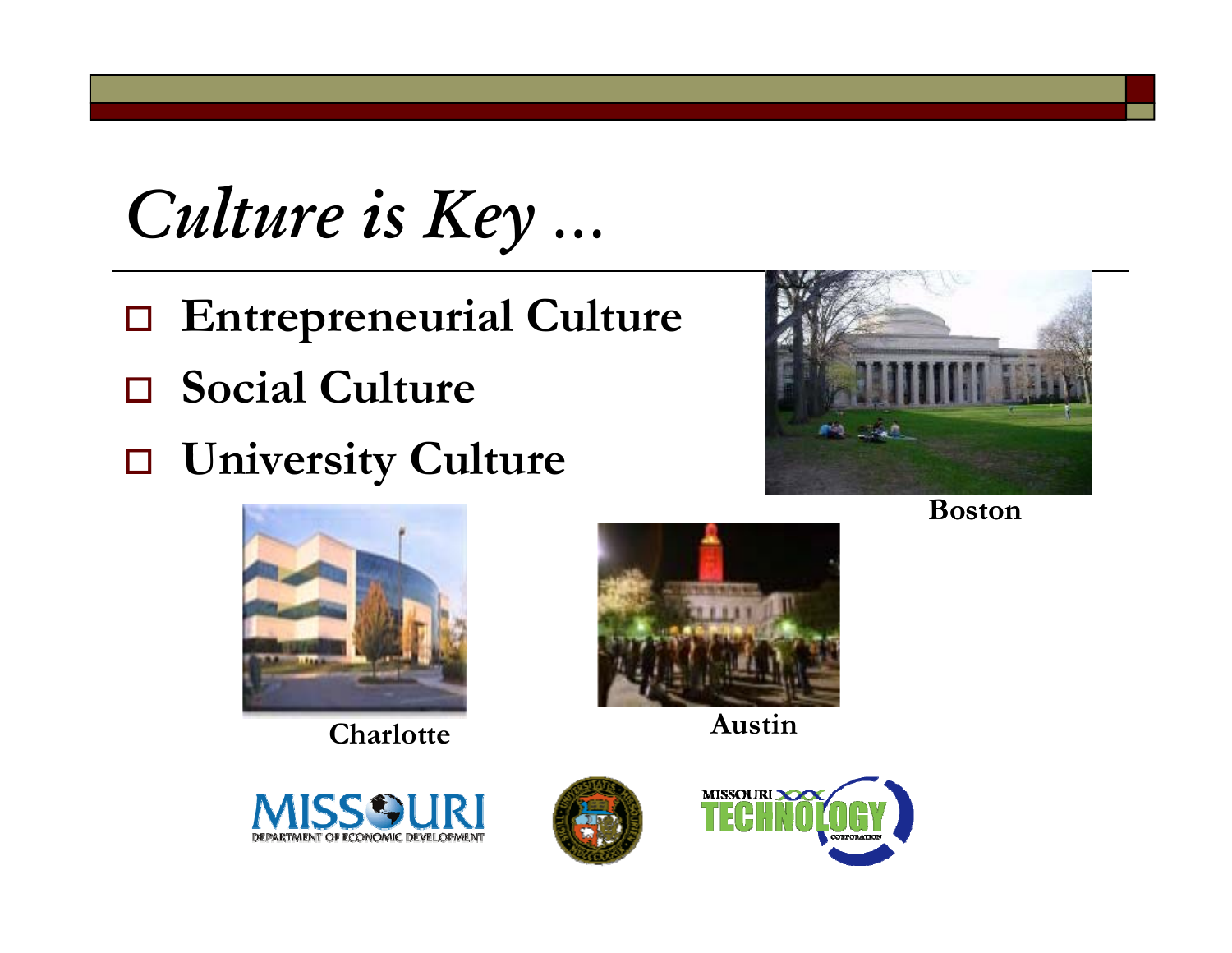# *Competitive Benchmarking of Missouri's Economy…*

## $\bf E$ **conomic Performance**

## *Job Creation*

 $\Box$  **Employment grew yearly at 0.66% 66 d between 1996 to 2006, compared to the US average of 1.22%**

#### *Unemployment*

 $\Box$  **Unemployment rate in August 2006 was 5.10% compared to the US rate of 4.90%**

### *Average Wages*

- $\Box$  **Average Wage (Private employees) was \$36,198 in 2005, contrasted to the US average of \$40,499**
- $\Box$ **employees) was 3.36% from 1997 to 2005, measured against the US rate of 3.79%**

## *Merchandise Exports*

- $\Box$  **Merchandise exports per worker was S** average of **\$4,551, against the US average of\$8,099, in 2005**
- $\Box$  **Growth rate per worker for Merchandise exports was 9 58% from 9.58%1999 to 2005, while the US rate per worker was 4.07%**

## *Gross State Product g g*

- $\Box$  **In 2005, GSP per worker was \$93,992, compared to the US average of \$111,078 per worker**
- □ Growth rate for average wages (private  $\Box$  From 1997 to 2005, the annual growth From 1997 to 2005, the annual growth **per worker was 3.56%, while the US rate was 4.21%**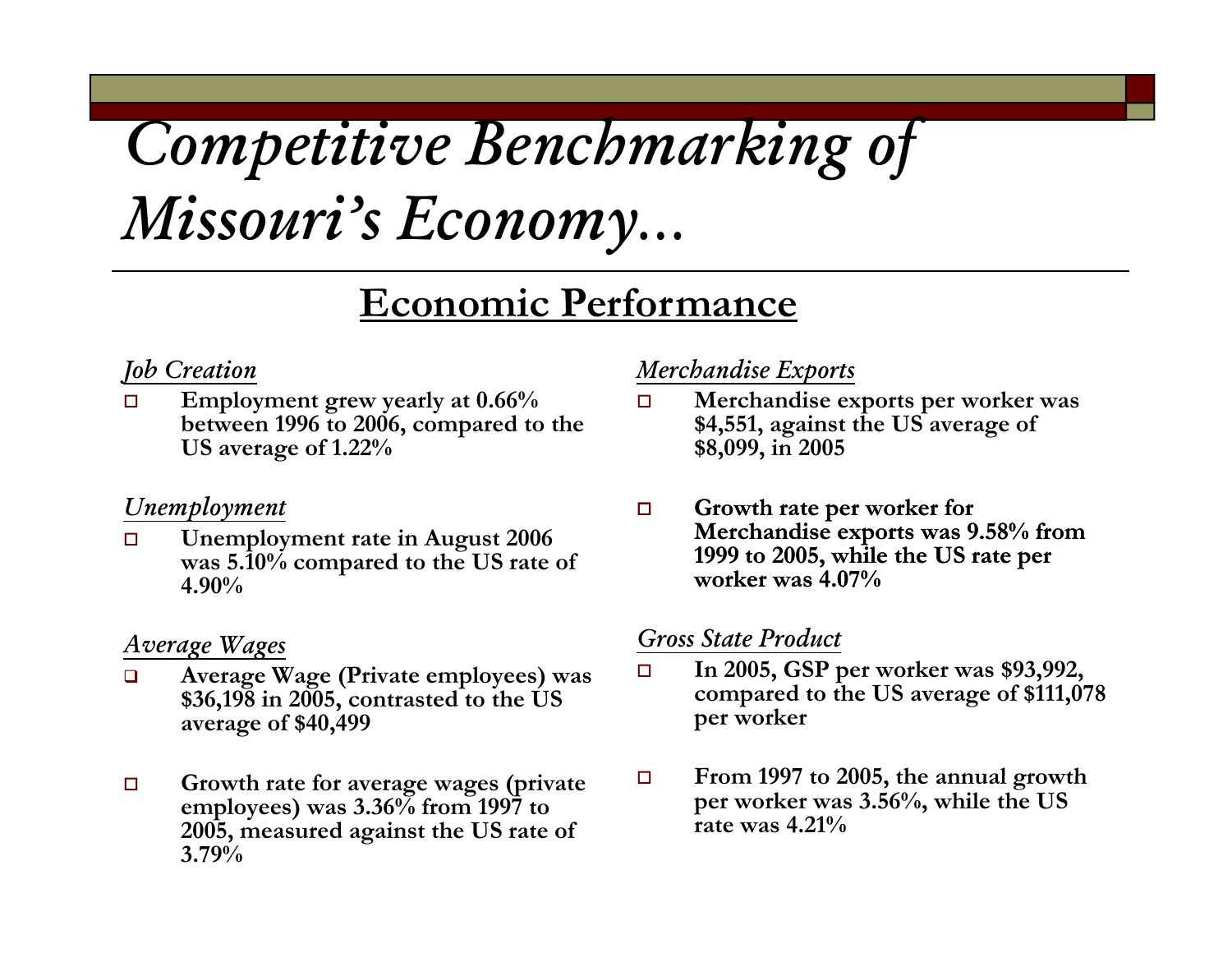# *Competitive Benchmarking of Missouri's Economy…*

## **I ti O t t Innovation u tpu**

### *Patents*

 $\Box$  **Patents per 10,000 workers of 3.18 was %f S f 43.05 % o f the U S average o f 7.40 in 2005**

### *Patent Growth*

 $\Box$  **Growth rate per worker for patents was -1 10% from 1996 to 2005 while the US 1.10%growth rate per worker was 0.73%**

### *Establishment Formation*

- $\Box$  **Number of total establishments grew at 1.08% per year from 1997 to 2005 as d h US h f 1 93% compare d to t he US growt h o** compared to the US growth of 1.93%<br>per year
- $\Box$  **Number of private establishments grew at 1.16% per year from 1997 to From <sup>1997</sup> to <sup>2005</sup> the annual growt<sup>h</sup> 2005 as compared to the US growth of 1.95% per year**

## *Merchandise Exports*

- $\Box$  **Merchandise exports per worker was S f \$4,551, against the U S average o \$8,099, in 2005**
- $\Box$  **Growth rate per worker for 2005, Merchandise exports was 9 58% from 9.58%**. . . . . . . . **1999 to 2005, while the US rate per worker was 4.07%**

## *Gross State Product*

- $\Box$  **In 2005, GSP per worker was \$93,992, compared to the US average of \$111,078 per worker**
- From 1997 to 2005, the annual growth **per worker was 3.56%, while the US rate was 4.21%**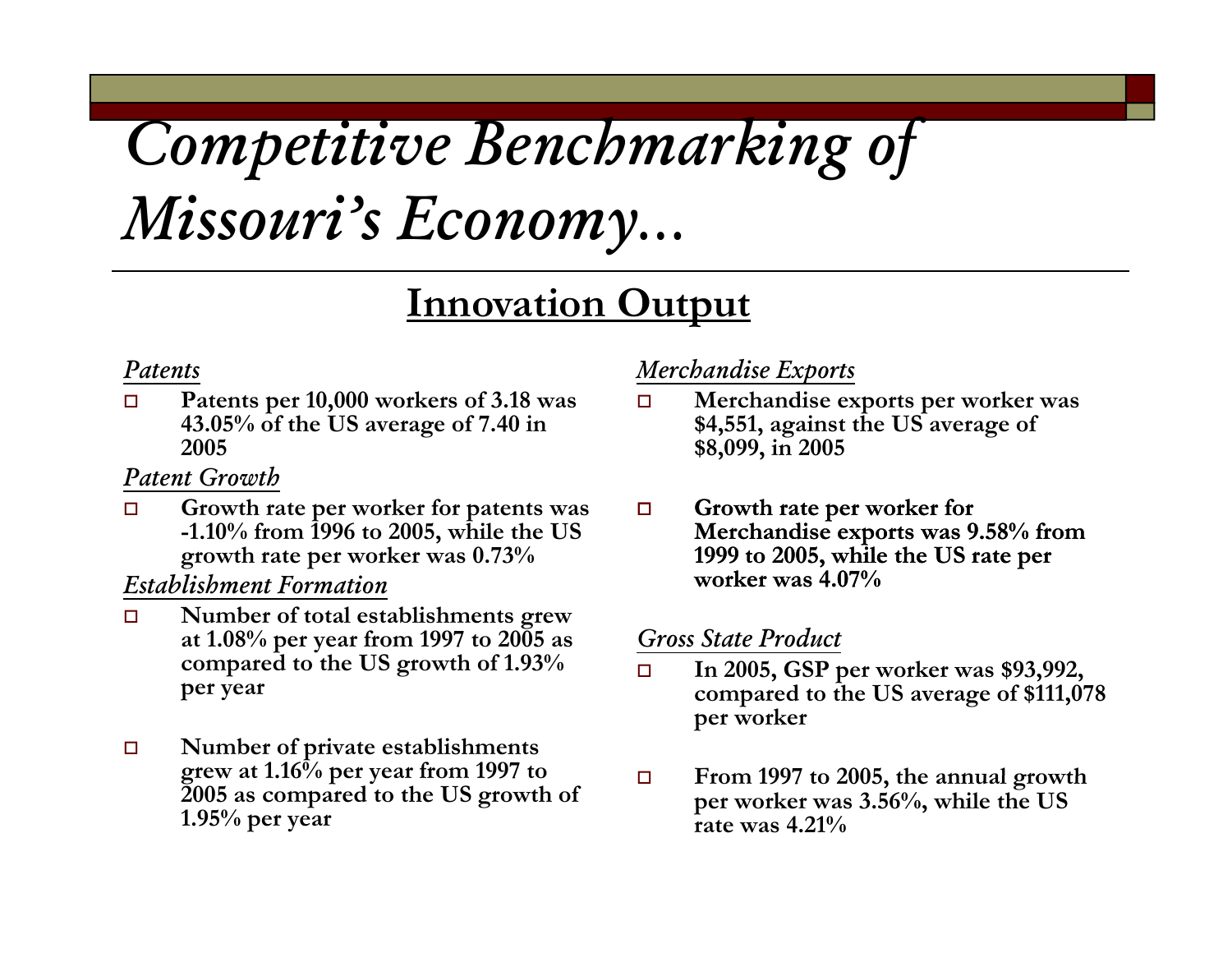# *Success Stories…*

- **The Life Sciences Trust Fund**
- $\Box$  **Governor Blunt's Lewis & Clark Discovery I ii i nitiative**
- **Fort Leonard Wood Technology Park**
- $\Box$ **MU Life Sciences Incubator at Monsanto Place**
- $\Box$ **MoFAST**
- **The Incubation Factory**





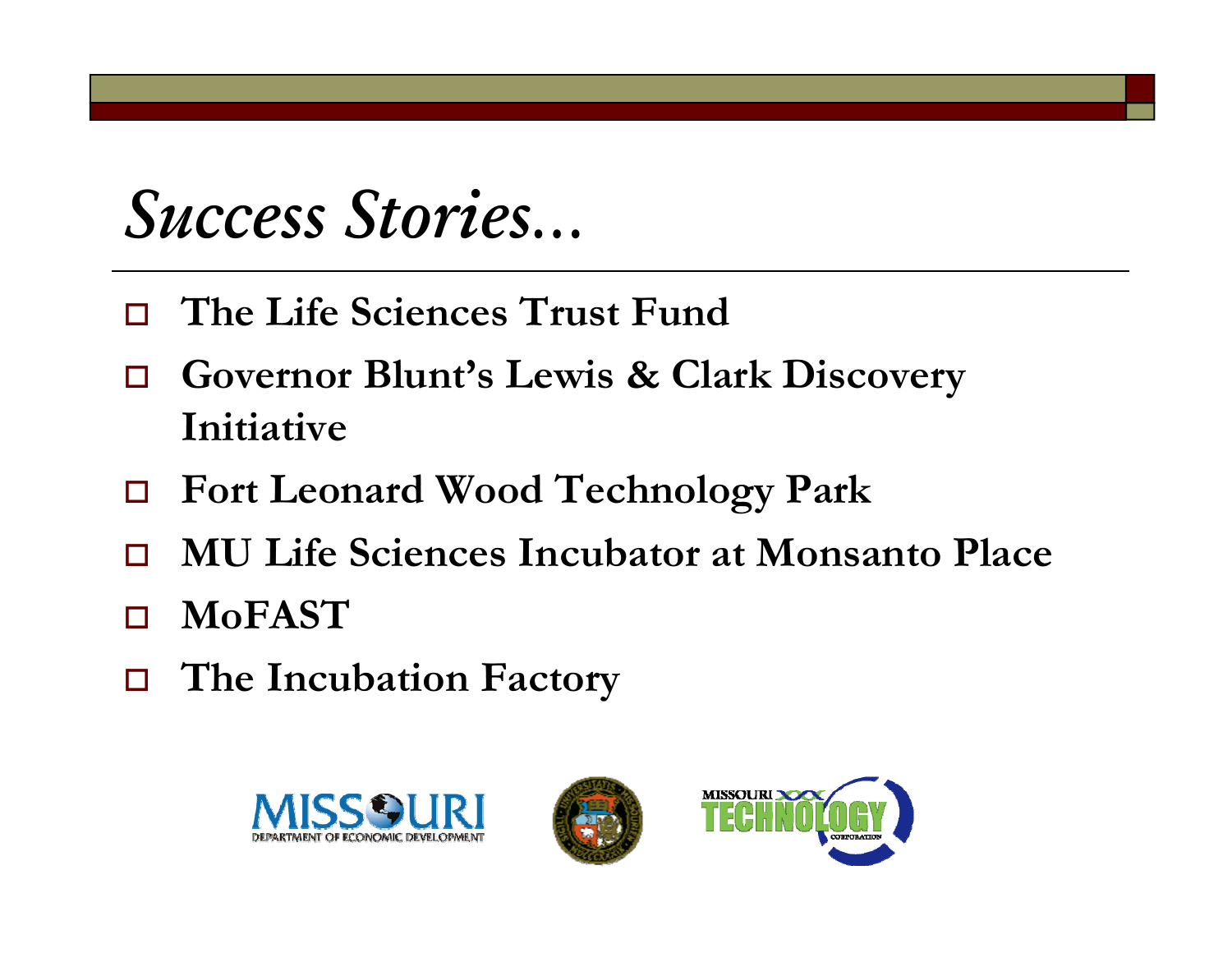# *Interdisciplinary Collaboration…*

Medical **Engineering Veterinary** Agriculture **Business Journalism** 

- $\Box$ **MU Biodesign and Innovation Program**
- **ABC Laboratories and RADIL**
- $\Box$ **International Institute for Nano and Molecular Medicine for and**
- $\Box$ **Media Convergence Group**





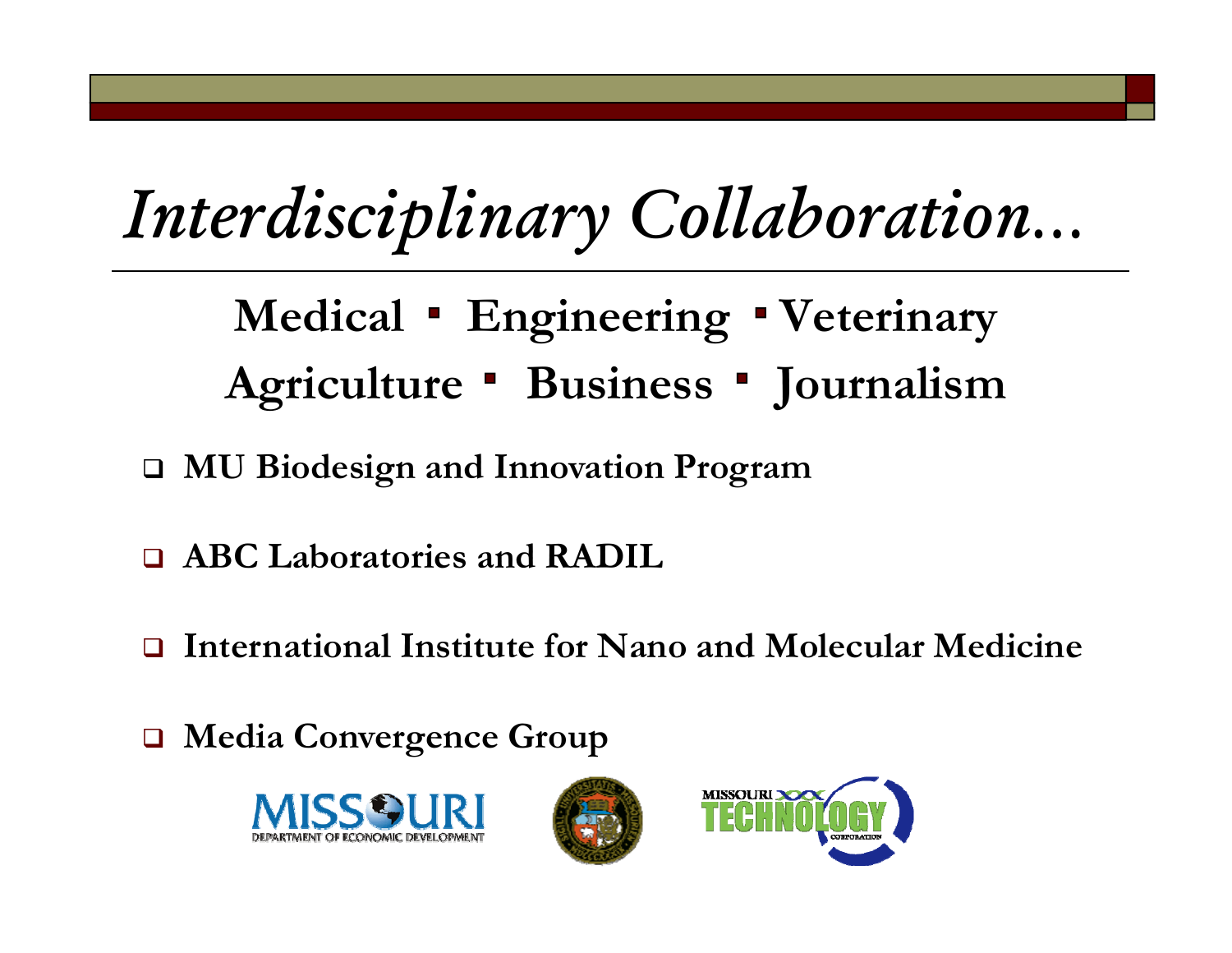# *The Future Requires…*

- $\Box$  **Collaborative partnerships between higher education and business**
- $\Box$  Further development of research and **commercialization**
- $\Box$  $\Box$  Enhance technology transfer and **commercialization potential**
- $\Box$ **Enhanced interaction with Alumni networks networks**
- $\Box$ **Increase in deal flow**





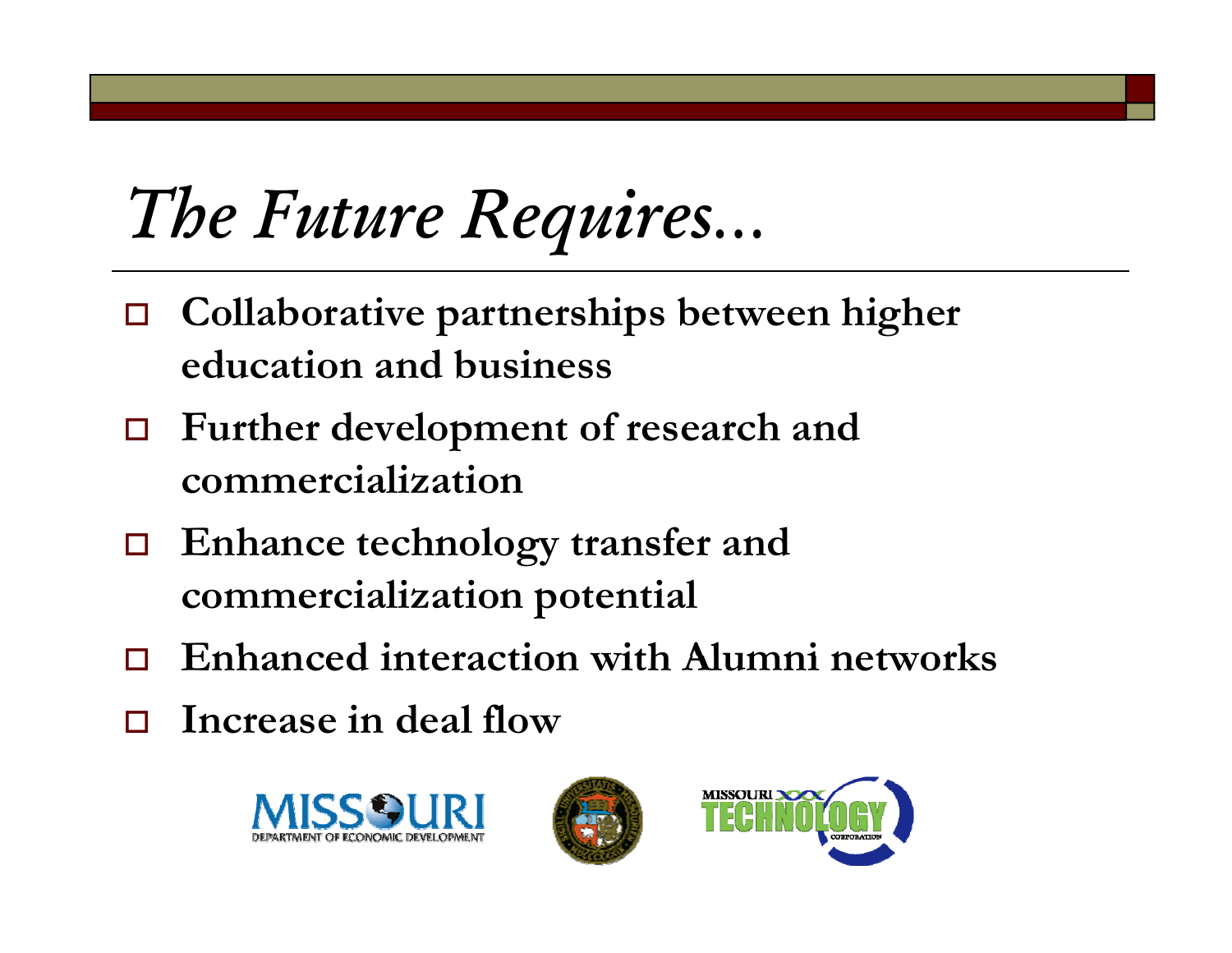*What has happened…*



**Discovery Ridge**



 $\bf{Express}~\bf{Scripts}$ 



**RADIL**



**ABC Labs**





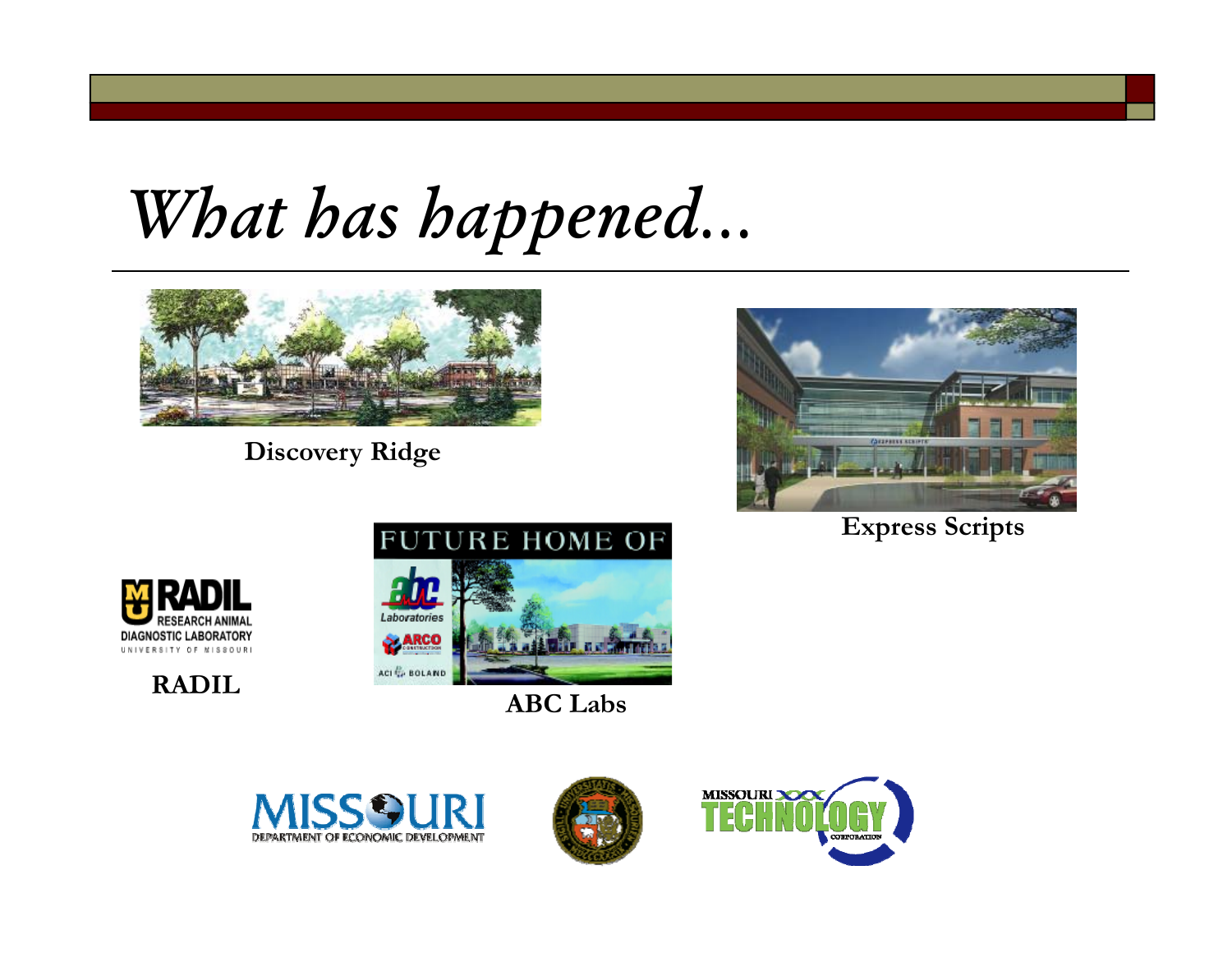*What has happened…*

**Lewis and Clark Discovery Initiative**

| UM-Columbia                                      |              |
|--------------------------------------------------|--------------|
| <b>Ellis Fischel Cancer Center,</b>              | \$31,182,000 |
| <b>Plant Science Research, Mexico</b>            | \$5,000,000  |
| <b>Gateway Fund</b>                              | \$16,036,000 |
| <b>MU</b> Total:                                 | \$52,218,000 |
| <b>UM-Kansas City</b>                            |              |
| <b>Pharmacy &amp; Nursing Building</b>           | \$15,000,000 |
| <b>School of Dentistry Equipment Replacement</b> | \$3,400,000  |
| <b>UMKC Total:</b>                               | \$18,400,000 |
| MS & T                                           |              |
| <b>Toomey Hall</b>                               | \$15,000,000 |
| <b>UM-St. Louis</b>                              |              |
| <b>Benton/Stadler Halls</b>                      | \$28,500,000 |
|                                                  |              |

**Grand Total: \$114,118,000**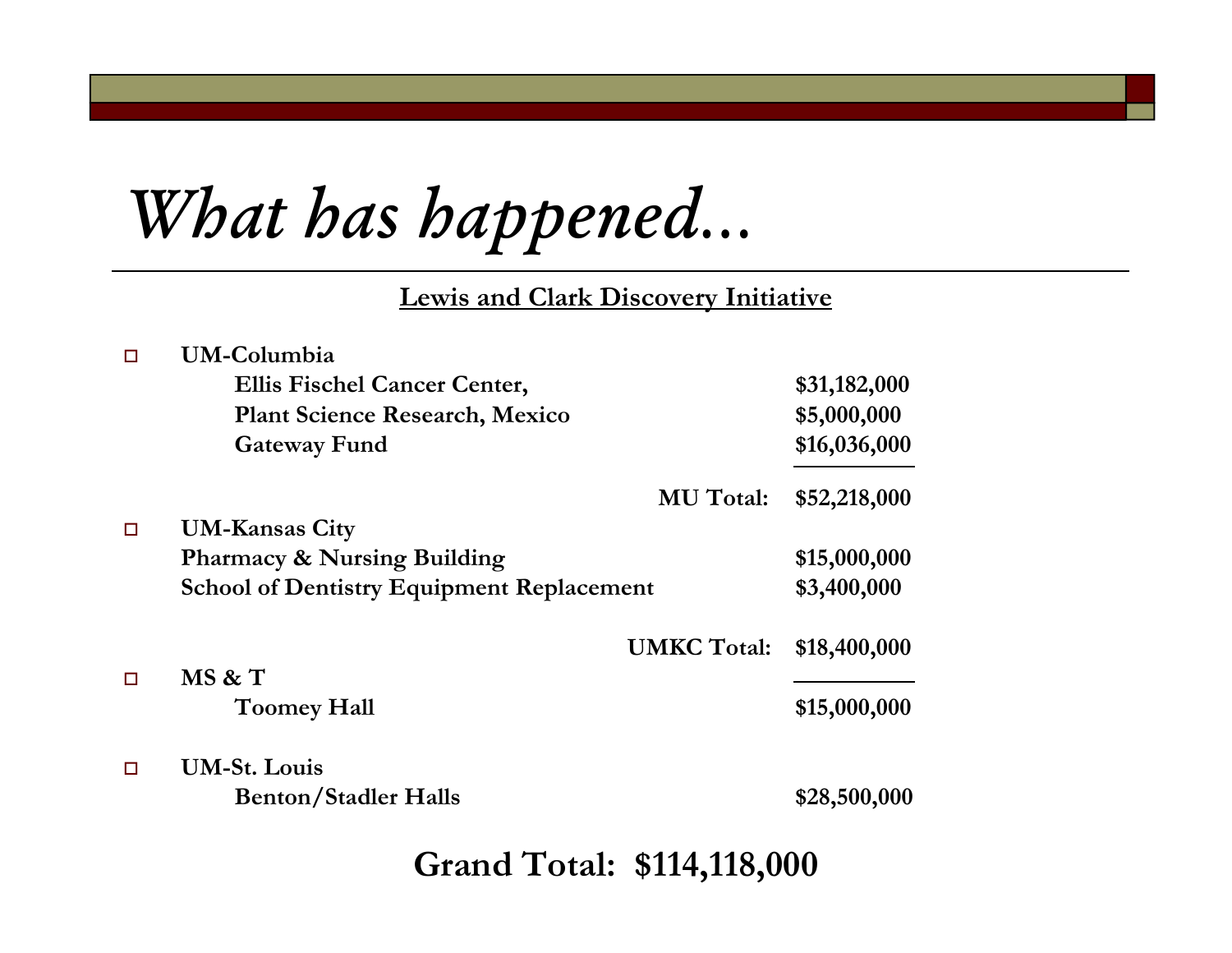# *Life Sciences Research Trust Fund…*

- The University of Missouri is involved in 10 of the 14 projects awarded funding by the Life Science Research Board for FY2008.
- $\Box$  Total funding for the 10 projects equals **\$8 3 million .** .





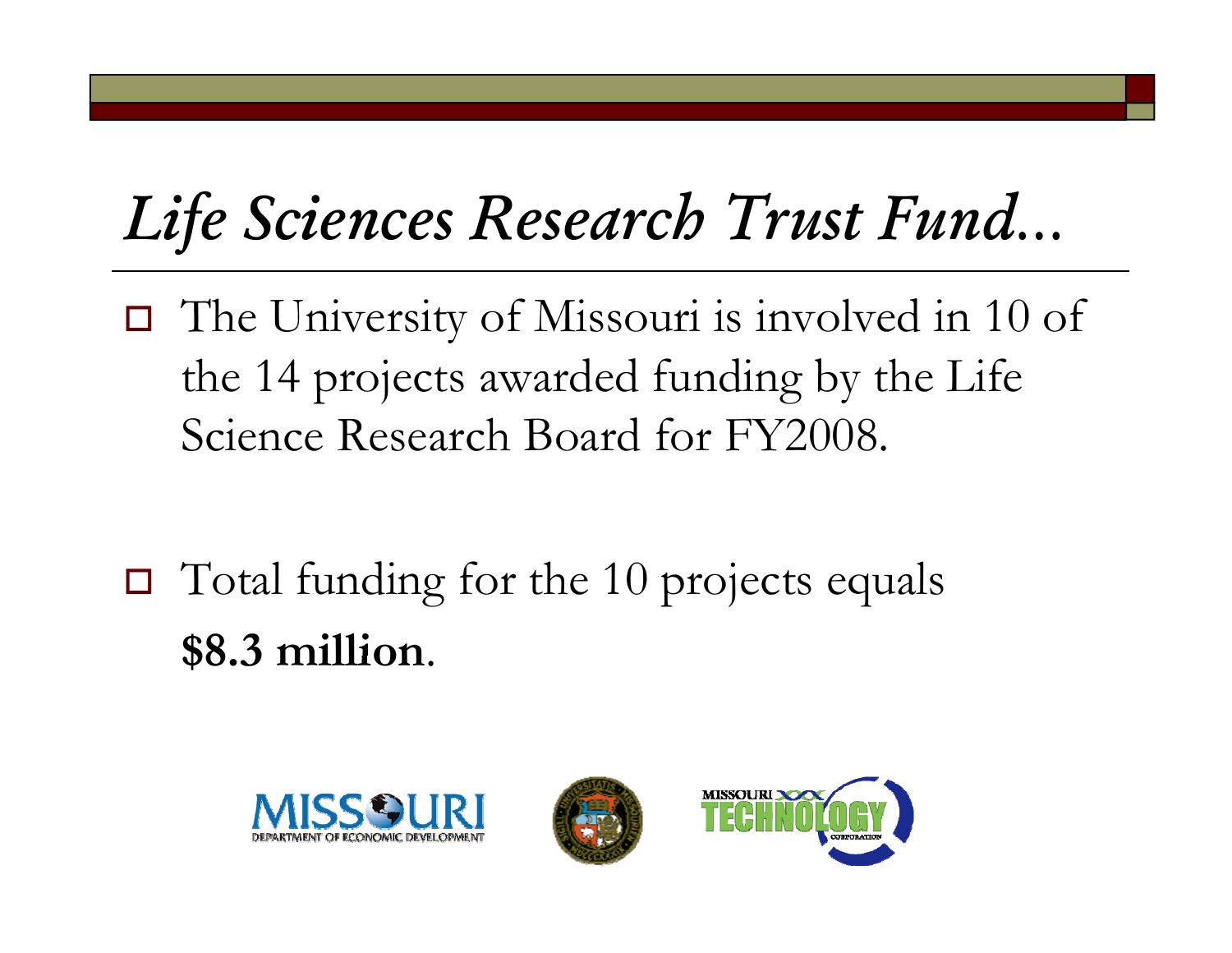# *MTC Lewis and Clark Projects*

*University of Missouri Partnerships …*

| $\Box$ | Missouri Technology Incentive Program (MoTIP)             | \$1,250,000 |
|--------|-----------------------------------------------------------|-------------|
| $\Box$ | <b>Intellectual Property Management Fund</b>              | \$1,100,000 |
| $\Box$ | <b>Missouri Venture Partners</b>                          | \$3,000,000 |
| $\Box$ | <b>Missouri Open Innovation Network</b>                   | \$150,000   |
| $\Box$ | <b>MO</b> SourceLink                                      | \$100,000   |
| ❏      | <b>Emerging Firms Mapping Project</b>                     | \$50,000    |
| $\Box$ | <b>St. Louis Information Technology Initiatives</b>       | \$850,000   |
| $\Box$ | <b>Missouri Power Resource Center</b>                     | \$200,000   |
| $\Box$ | <b>Medical Device Innovation Program</b>                  | \$300,000   |
| $\Box$ | <b>Opportunity Fund for Bioenergy Research Center</b>     | \$3,250,000 |
| $\Box$ | <b>Collaboration and Interdisciplinary Degree Program</b> | \$250,000   |
| $\Box$ | <b>Animal Health and Nutrition Center</b>                 | \$200,000   |
|        |                                                           |             |

#### **Grand Total: , , 218 ,000**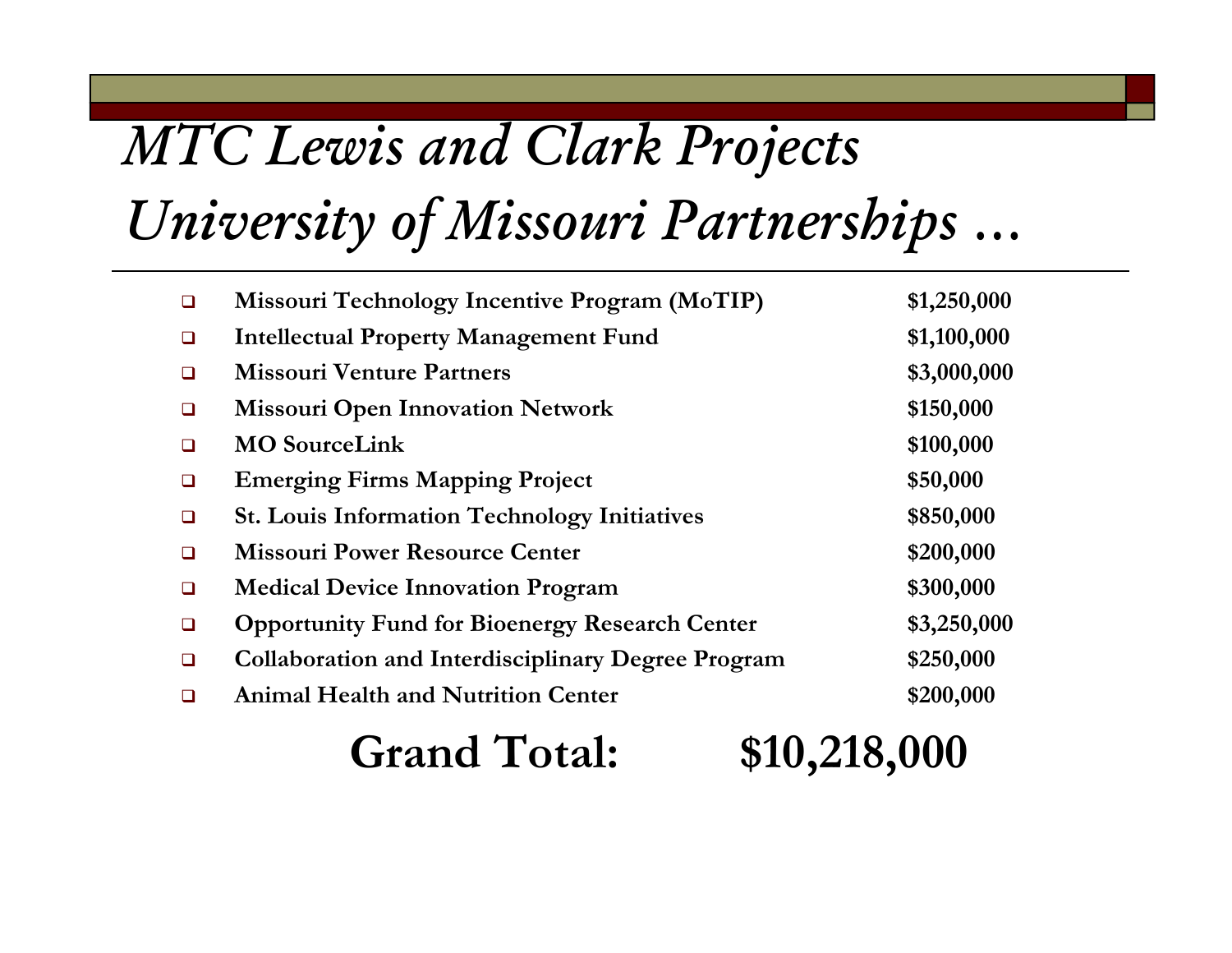*Looking Back…April 2007*

# *Our Strategies Will Require Commitment*

- $\Box$ □ \$1M patent/IP fund for technology transfer
- $\Box$ New ways to deal with risk
- $\Box$  $\Box$  Better managing (not avoiding) conflicts of interest
- $\Box$  UM Venture Foundation, external development company to stimulate start-ups
- $\Box$  Incubators/park clusters at each campus and elsewhere opportunities exis t

## **Taken from April 2007 Presentation to the Board of Curators**